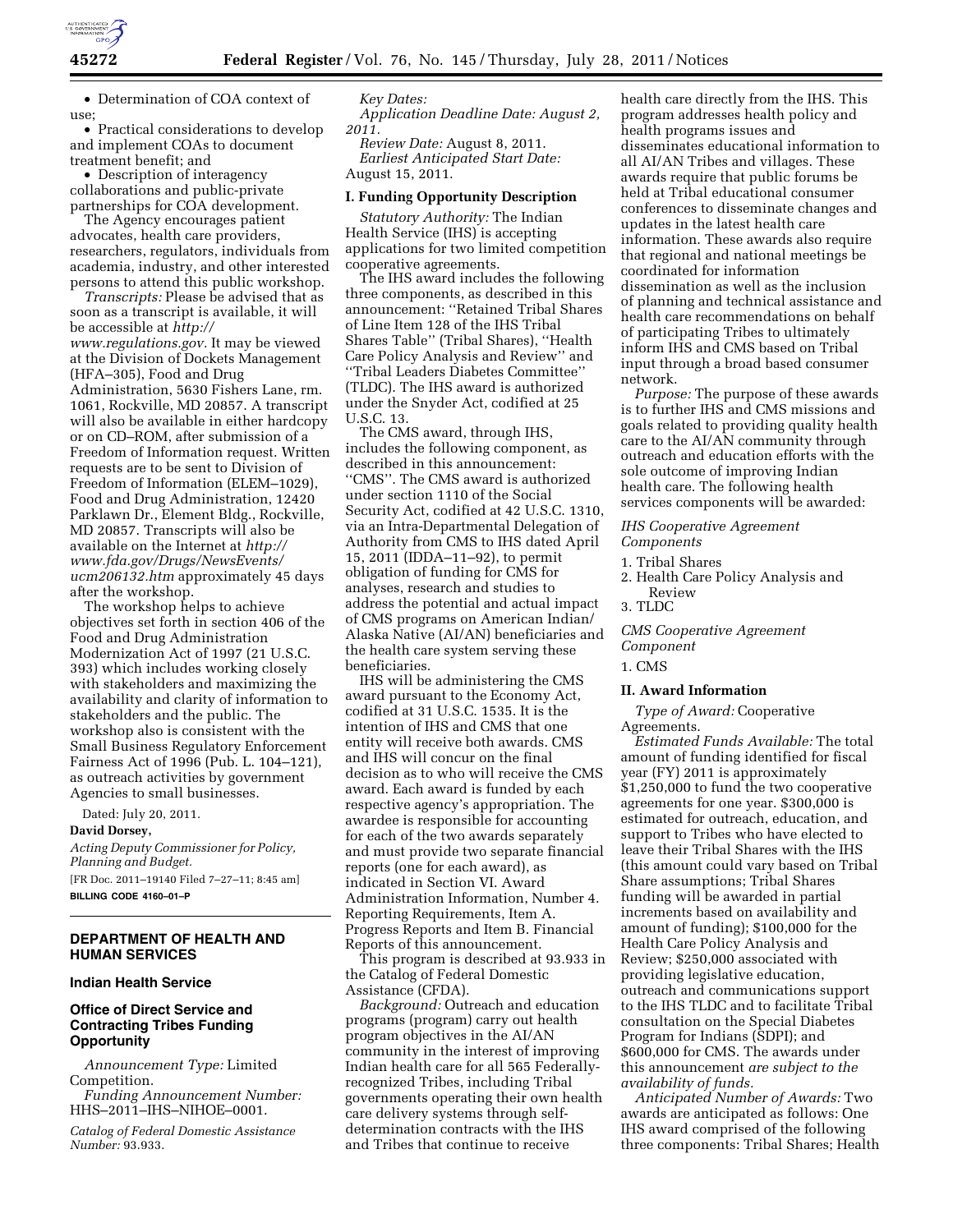Care Policy Analysis and Review; and TLDC; and one CMS award comprised of the following component: CMS.

#### *IHS Award*

A. Tribal Shares portion of funding. Tribal Shares dollar amounts available for distribution to the awardee are determined each fiscal year by the IHS Office of Finance and Accounting; *e.g.,*  estimated initial set-aside amount and final determination of remaining balances after Tribes and Tribal Organizations (T/TO) have either contracted or compacted Programs, Functions, Services, and Activities from IHS. FY 2011 is estimated at \$300,000 total costs which may vary based on Tribal Shares assumption.

B. Health Care Policy Analysis and Review in the amount of \$100,000.

C. TLDC in the amount of \$250,000. *Project Period:* August 15, 2011 with completion by August 14, 2012.

#### *CMS Award*

A. CMS in the amount of \$600,000. *Project Period:* August 15, 2011 with completion by August 14, 2012.

#### *IHS Award Activities*

1. Tribal Shares Funding Is Utilized for Outreach, Education, and Support to Tribes

The awardee is expected to:

1. Host an Annual Consumer Conference to disseminate changes and updates on health care information relative to AI/AN.

2. Host mid-year consumer conference(s) as appropriate to disseminate changes and updates on health care information relative to AI/ AN.

3. Conduct regional and national meeting coordination as appropriate.

4. Conduct health care information dissemination as appropriate.

5. Coordinate planning and technical assistance needs on behalf of T/TO to IHS and CMS.

6. Convey health care

recommendations on behalf of T/TO to IHS and CMS.

2. Health Care Policy Analysis and Review

This funding component requires the awardee to provide IHS with research and analysis of the impact of CMS programs on AI/AN beneficiaries and the health care delivery system that serves these beneficiaries. The awardee will perform in-depth health care policy analysis and review of issues related to CMS rules and regulations and the impact on IHS beneficiaries. This is to include, but not be limited to, a special emphasis and focus on the health care

policy issues related to the special provisions for Indians in the Affordable Care Act (ACA).

The awardee will produce measurable outcomes to include:

1. Analytical reports, policy review and recommendation documents—The products will be in the form of written and/or electronic files that contain useful analysis relative to current and proposed health care policy and reform to be reported on a monthly or quarterly basis during the IHS and CMS teleconferences and face-to-face meetings with hard copies submitted to the Director, Office of Resource, Access and Partnerships, IHS.

2. Educational and informational materials to be disseminated by the awardee and communicated to IHS and Tribal health program staff during monthly and quarterly conferences, the Annual Consumer Conference, meetings and training sessions. This can be in the form of power point presentations, informational brochures, and/or handout materials.

3. TLDC and Related Support Activities

A. Coordination of travel and travel/ per diem reimbursement of 12 TLDC members and five Technical Advisors to attend four quarterly TLDC meetings in accordance with the approved TLDC charter. Amount: \$150,000.

Activities to be performed by the awardee include:

• Communicate directly with TLDC members (and alternates, as necessary) to arrange travel to TLDC meetings in accordance with the approved charter.

• Address and track all inquiries regarding travel arrangements and reimbursements for TLDC members and advisors (and alternates, as necessary) to attend planned TLDC meetings.

• Coordinate sharing of logistical information to TLDC members and advisors for meeting location and lodging with the IHS Division of Diabetes Treatment and Prevention (DDTP) contractor(s).

• Prepare and distribute reimbursement forms with clear instructions, in advance of the meeting and serve as the point of contact for communicating any additional travel information that is required.

• Establish a process to collect reimbursement forms from TLDC members and communicate this process to them.

• Establish and maintain a database on travel reimbursements and related meeting costs.

• Track and report all related travel and per diem costs.

• Coordinate and effect the timely reimbursement of approved

participants' expenses within 30 days of the receipt of the claim forms.

• Maintain an active TLDC e-mail directory in order to assist the DDTP and the TLDC with broadcasting related meeting, travel and reimbursement information and soliciting related feedback.

• Include identified DDTP staff on all electronic correspondence to TLDC members.

B. Provide education, outreach and communications support to communicate with Tribal leaders and Indian organizations about the progress of the TLDC and the SDPI grant program. Amount: \$70,000.

Activities to be performed by the awardee include:

• Gather and provide information on policy issues that are relevant to diabetes and related conditions in AI/ ANs for the purpose of keeping TLDC membership up-to-date on such legislative information.

• Assist the TLDC with communication to Tribes, Tribal leaders, Indian organizations, and others about the success and outcomes of the SDPI and best practice information, to date.

• Coordinate sharing of TLDC information with national non-profit organizations such as the Juvenile Diabetes Research Foundation (JDRF) and the American Diabetes Association (ADA) for improving outreach to Tribes and Tribal communities as well as education and outreach to non-Indian communities in America about AI/ANs living with diabetes.

• Participate in the development of meeting agendas for face-to-face and conference call meetings under the direction of the TLDC and DDTP.

• Support the DDTP activities at midyear meetings and the Annual Consumer Conference, which will include a plenary presentation on diabetes and up to four workshops through the payment of presenter fees, registration fees and exhibit fees.

• Support presentations that address diabetes and related chronic disease issues among AI/ANs at national Tribal health care conferences through payment of presenter fees and costs for no more than three separate trips.

C. Support collaborative efforts aimed at addressing obesity and AI/AN youth Annual Amount: \$30,000.

Activities to be performed by the awardee include:

• Address the findings in the report generated at the National Indian Health Board (NIHB)/IHS Obesity Prevention and Strategies in Native Youth Meeting held December 1, 2009 (contact DDTP for this report).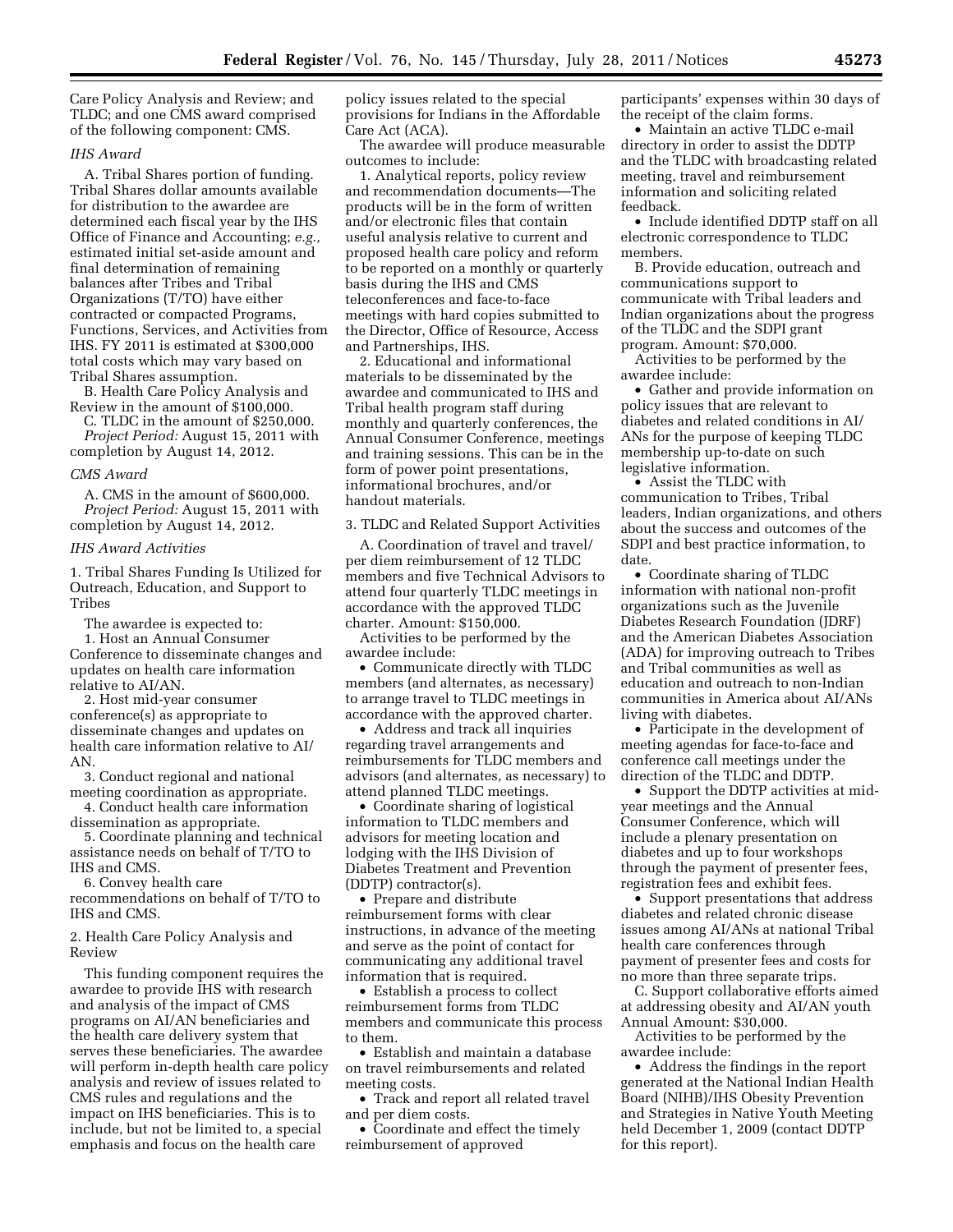**Reconvene childhood obesity** workgroup to review report cited above, review action steps and begin planning process.

## *CMS Award Activities*

1. Centers for Medicare and Medicaid Services (CMS) in the amount of \$600,000.

### *CMS Research Projects*

CMS is funding five research activities/projects for FY 2011 in the amount of \$600,000, subject to the availability of funding.

The research projects are as follows: (1) *CMS Regulations/Initiatives Impact Analysis Project Objective: \$200,000*—Assess the impact of the ACA through an analysis of CMS regulations and CMS initiatives that have a potential impact or effect on IHS, Tribal and Urban (I/T/U) providers and AI/AN beneficiaries. The objective is to determine and monitor the level of AI/ AN participation in the CMS regulatory process and assess whether such participation contributes to the understanding of how CMS-related provisions in the ACA impact the financing and delivery of health care in the Indian health care system. Specific tasks include:

• Review the **Federal Register** to identify ACA CMS-related regulations and policies impacting I/T/U providers and prepare factual analysis on the potential impact on I/T/U providers and AI/AN beneficiaries.

• Analyze the impact of CMS regulations and CMS health reform initiatives on AI/AN access to Medicare, Medicaid and CHIP programs.

• Submit to the CMS Tribal Technical Advisory Group (TTAG) a bi-weekly status report of regulations and policies reviewed and commented on; such status report shall include a brief summary of the regulation, and a concise description of the impact of the regulation on I/T/U providers and AI/ AN beneficiaries.

• Prepare for the CMS Tribal Affairs Group/Office of Public Engagement quarterly reports and an annual report which summarizes the impacts of the ACA CMS-related regulations and initiatives on provision of health care in the I/T/U system and AI/AN beneficiaries.

(2) *Data Research and Analysis Project Objective: \$250,000*—Refine inventory and analysis of AI/AN demographic, enrollment, and utilization data through coordinated review of CMS, IHS, Social Security Administration (SSA), Census and other data resources to develop strategies that make CMS data systems capable of

reporting AI/AN enrollment, service utilization, health status and payment data from the Medicare, Medicaid and CHIP programs to facilitate program planning and evaluation, performance measurement, health status monitoring, and targeted enrollment efforts. Coordinate and perform data analysis activities consistent with Health Insurance Portability and Accountability Act rules. Specific tasks include:

• Refine understanding of current data collection and reporting requirements and capabilities of the Medicare system and develop proposals for additional data collection and/or coordination of current efforts to ensure that the data accurately reflects enrollment and utilization of program services, and propose system changes to improve analytic capabilities.

• Refine proposals for protocols that accurately reflect appropriate collection of ethnicity data on national basis.

• Develop research protocols to determine rates of racial misclassification in current Medicaid data, determine difference in rates of Medicaid enrollment and services utilization between Medicaid racially identified AI/ANs and IHS AI/AN Active Users and other recipients, and analyze determinants which may cause differences in Medicaid use and payments for Medicaid racially identified AI/ANs and IHS AI/AN Active Users and other recipients.

• Prepare Medicare and Medicaid/ CHIP annual reports that include findings from the analysis of the Medicare, Medicaid, and CHIP data, identifies gaps in data collection, identifies shortcomings in system interactions, proposes CMS/IHS/SSA data interface protocols, and makes specific recommendations on additional data systems improvements.

• Propose and analyze approaches necessary to change and augment data collection systems and other information needed to support all reporting required under the ACA, Children's Health Insurance Program Reauthorization Act (CHIPRA) and American Recovery and Reinvestment Act (ARRA), and propose reporting mechanisms and protocols for such reporting.

(3) *CMS Day and other Research Education Activities Project Objective: \$100,000*—Provide a national forum and educational opportunity for sharing the results of CMS-sponsored research and education and outreach efforts with Tribal leadership, Tribal program directors and staff, Tribal beneficiaries and IHS leadership and program staff to enhance information sharing between

CMS and the Indian health care system. Specific tasks include:

• Within 30 business days after the effective date of the CMS cooperative agreement award, participate in a conference call or meeting with CMS and IHS to clarify the goals and objectives of a CMS Day during the Annual Consumer Conference and to discuss the agenda for CMS Day.

• Within ten business days after initial meeting, forward to the IHS and CMS Project Officers for approval a preliminary plan that includes methodology for surveying Tribes or other methodologies to determine the most appropriate ways to share CMS information and make use of CMS Day and a preliminary plan for meeting logistics.

• Collaborate with the TTAG throughout the planning phase to ensure their input is obtained on the agenda and other meeting developments.

• Make all necessary arrangements with the convention site to acquire and ensure ample conference rooms, audiovisual equipment, and appropriate room set-ups for this one day CMS meeting.

• Extend the invitation to any Tribal participants who are identified as part of the survey/information gathering process to determine who should participate in the CMS Day and the best methods for further information sharing.

• Meet periodically with CMS and IHS to discuss progress for the CMS Day and incorporate all changes

recommended by the agencies. • Provide periodic progress updates.

• Prepare the final draft CMS Day

agenda that incorporates recommendations from CMS, IHS and the TTAG.

• Include up to 40 CMS staff and presenters to permit key staff to participate in the Conference and present on research findings and conduct outreach related activities on CMS Day.

• Develop and disseminate evaluation forms after each session to permit CMS, IHS and the TTAG to determine how to improve current practices and identify other areas where training is needed to determine other areas for research and outreach.

(4) *Strategic Plan Development and Analysis Project Objective: \$25,000*— Revise and update the current TTAG Strategic Plan (currently for the years 2010–2015) to include recent new authorities in the ACA and other changes as they have developed through CHIPRA and ARRA. With the recent statutory authorization for a permanent TTAG, this plan reflects the commitment of CMS to ongoing input from the TTAG on the administration of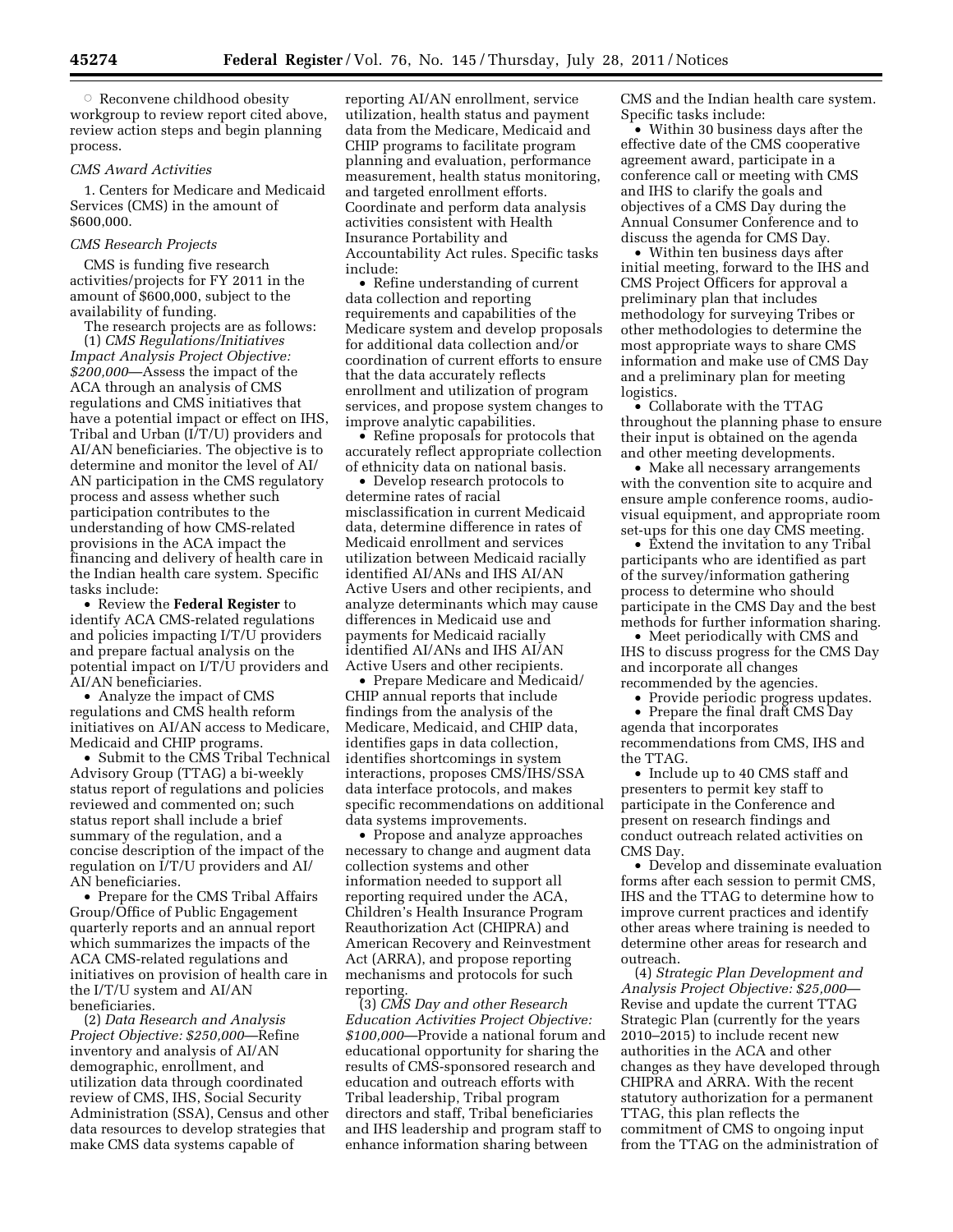CMS programs in Indian Country. Specific tasks include:

• Revise and update the current strategic plan to include the years 2012– 2018.

• Review objectives stated in the plan for current relevance and update and propose new objectives as appropriate in line with current program status.

• Review and propose new action steps in the plan as appropriate.

• Review and propose new budget categories and priorities to align the plan with the CMS budget process and funding mechanisms.

• Coordinate at least one in-person meeting of the Strategic Plan Subcommittee and conduct in-person interviews with CMS Baltimore headquarters staff as part of the process of updating objectives, action steps and budget alignment.

(5) *Consultation Policy Development Project Objective: \$25,000*—Provide research support and approaches/ options for the development of a CMS specific Tribal consultation policy. CMS currently does not have an agency specific policy and needs to develop a policy consonant with the recently revised HHS policy. Specific tasks include:

• Review the newly developed HHS policy for impact on individual agencies.

• Review the CMS draft plan developed in 2008 for consonance with the new HHS policy.

• Review all other currently approved HHS Operating Divisions' policies for potential impact and inclusion of approaches in a new CMS policy.

• Survey Tribal leadership for input on how to develop an effective CMS policy.

• Coordinate at least one in-person meeting of the Tribal Consultation Subcommittee and participate in inperson interviews with CMS Baltimore headquarters staff on specific areas such as budget and regulation development to ensure full understanding of all CMS perspectives.

• Prepare an options paper and specific language for all aspects of the proposed CMS Consultation policy.

• Provide ongoing review and updates as CMS policy becomes operational.

*Roles of Involvement:* In accordance with the Federal Grant and Cooperative Agreement Act of 1977, two cooperative agreements will be awarded, as IHS and CMS will have substantial programmatic involvement as applicable with the awardee in carrying out each of the two awards as noted in the following delineated roles of involvement to further IHS and CMS

health program objectives in the AI/AN community with outreach and education efforts in the interest of improving Indian health care.

*Cooperative Agreements— Involvement of Parties:* The awardee is responsible for the following in addition to fulfilling all requirements noted for each award component: Tribal Shares, Health Care Policy Analysis and Review, TLDC, and CMS:

(1) To facilitate a forum or forums where concerns can be heard that are representative of all Tribal Governments in the area of health care policy analysis and program development for each of the four components listed above;

(2) To assure that health care outreach and education is based on Tribal input through a broad-based consumer network involving the Area Indian Health Boards or Health Board Representatives from each of the twelve IHS Areas;

(3) To establish relationships with other national Indian organizations, with professional groups and with Federal, State and local entities supportive of AI/AN health programs;

(4) To improve and expand access for AI/AN Tribal Governments to all available programs within the HHS;

(5) To disseminate timely health care information to Tribal Governments, AI/ AN Health Boards, other national Indian organizations, professional groups, Federal, State, and local entities;

(6) To provide an opportunity for Tribal Government officials to share their concerns, challenges, and recommendations for improving health care delivery through the IHS in forums designed to provide training, technical assistance and appropriate policy discussions; and

(7) To provide periodic dissemination of health care information, including publication of a newsletter four times a year that features articles on health promotion/disease prevention activities and models of best or improving practices, health policy and funding information relevant to AI/AN, *etc.* 

*Programmatic involvement of IHS staff in IHS and CMS awards:* (IHS will be administering the CMS award pursuant to the Economy Act, codified at 31 U.S.C. 1535):

(1) The IHS assigned program official will work in partnership with the awardee in all decisions involving strategy, hiring of personnel, deployment of resources, release of public information materials, quality assurance, coordination of activities, any training, reports, budget and evaluation. Collaboration includes data analysis, interpretation of findings and reporting.

(2) The IHS assigned program official will monitor the overall progress of the awardee's execution of the requirements of the IHS award and the CMS award noted above, as well as their adherence to the terms and conditions of the cooperative agreements. This includes providing guidance for required reports, development of tools, and other products, interpreting program findings and assistance with evaluation and overcoming any slippages encountered.

(3) The IHS assigned program official will work closely with CMS and all participating IHS health services/ programs as appropriate per their requirements noted in each of their respective sections.

(4) The IHS assigned program official will coordinate the following for CMS and the participating IHS program offices and staff:

• Discussion and release of any and all special grant conditions upon fulfillment.

• Monthly scheduled conference calls.

• Appropriate dissemination of required reports to each participating program.

(5) IHS will jointly with the awardee plan and set an agenda for the Annual Consumer Conference that:

• Shares the training and/or accomplishments.

• Fosters collaboration among the participating program offices, agencies and/or departments.

• Increases visibility for the partnerships between the awardee IHS, and CMS.

(6) IHS will provide guidance in addressing deliverables and requirements.

(7) IHS will provide guidance in preparing articles for publication and/or presentations of program successes, lessons learned and new findings.

(8) IHS staff will review articles concerning the HHS for accuracy and may, if requested by the awardee, provide relevant articles.

(9) IHS will communicate via monthly conference calls, individual or collective site visits, and monthly meetings.

(10) IHS will provide technical assistance to the awardee as requested.

(11) IHS staff may, at the request of the entity's board, participate on study groups, in board meetings, and may recommend topics for analysis and discussion.

### **III. Eligibility**

#### *1. Eligible Applicants*

Eligible applicants include 501(c)(3) non-profit entities who meet the following criteria: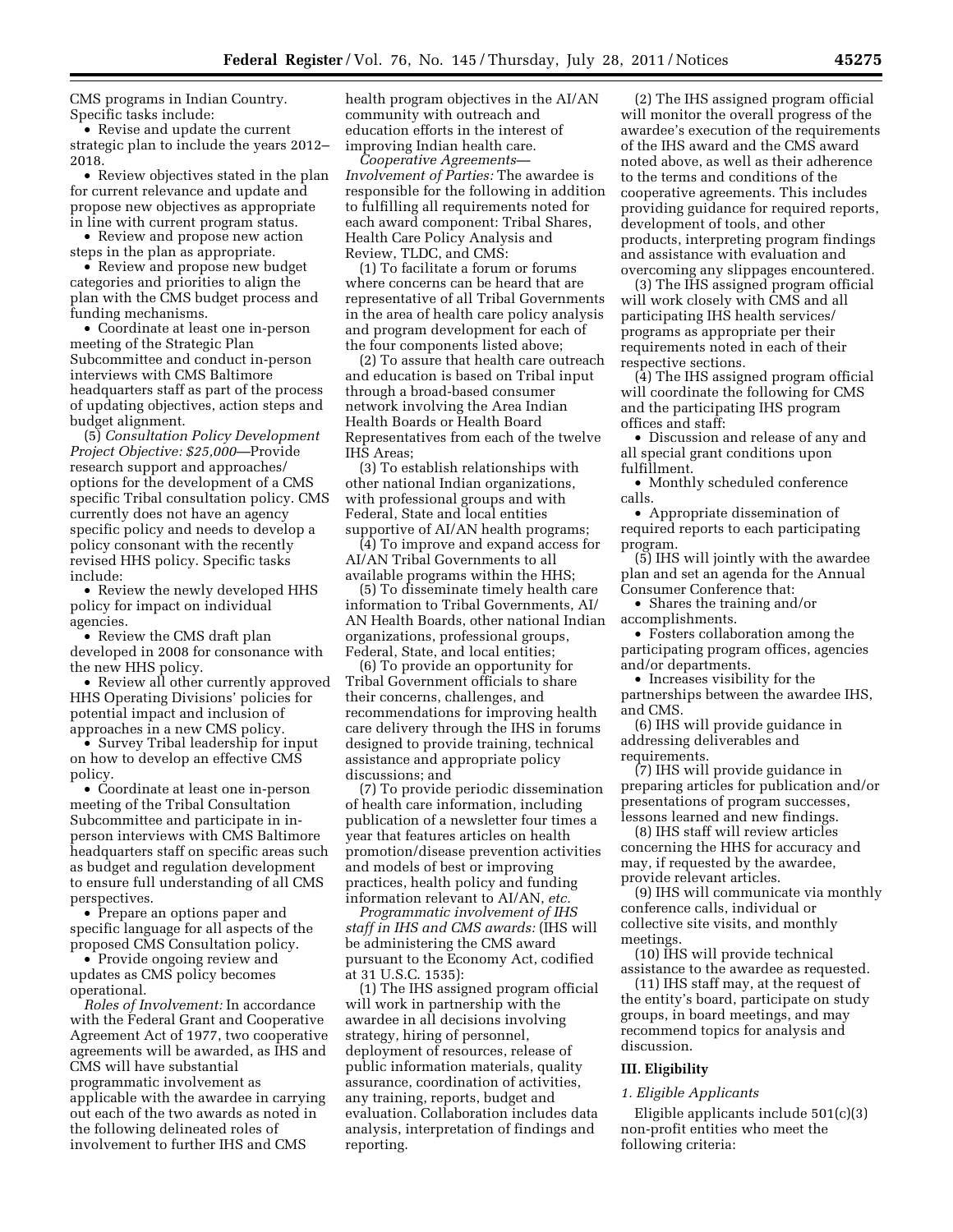Eligible entities must have demonstrated expertise in the following areas:

• Representing all Tribal governments and providing a variety of services to Tribes, Area Health Boards, Tribal organizations, and Federal agencies, and playing a major role in focusing attention on Indian health care needs, resulting in progress for Tribes.

• Promotion and support of Indian education, and coordinating efforts to inform AI/AN of Federal decisions that affect Tribal government interests including the improvement of Indian health care.

• National health policy and health programs administration.

• Have a national AI/AN constituency and clearly support critical services and activities within the IHS mission of improving the quality of health care for AI/AN people.

• Portray evidence of their solid support of improved healthcare in Indian Country.

IHS will be available to provide technical assistance to eligible applicants that meet the above criteria.

### *2. Limited Competition Announcement*

This is a Limited Competition announcement. The funding levels noted include both direct and indirect costs. Applicant must address both projects. Applicants must provide a separate budget for each award and each budget may not exceed the maximum funding level from each agency. Limited competition refers to a funding opportunity that limits the eligibility to compete to more than one entity but less than all entities.

### *3. Other Required Information*

(1) *Cost Sharing or Matching*—The IHS and CMS awards do not require matching funds or cost sharing.

(2) *Other Requirements* 

• If the budgets submitted in the applications exceed the stated dollar amounts outlined within this announcement, the applications will not be considered for funding.

• Applications proposing other projects will be considered ineligible and will be returned to the applicant.

### **IV. Application and Submission Information**

*1. Obtaining Application Materials* 

The application package and instructions may be located at *[http://](http://www.Grants.gov)  [www.Grants.gov](http://www.Grants.gov)* or *[http://www.ihs.gov/](http://www.ihs.gov/NonMedicalPrograms/gogp/index.cfm?module=gogp_funding)  [NonMedicalPrograms/gogp/](http://www.ihs.gov/NonMedicalPrograms/gogp/index.cfm?module=gogp_funding) [index.cfm?module=gogp](http://www.ihs.gov/NonMedicalPrograms/gogp/index.cfm?module=gogp_funding)*\_*funding.* 

# *2. Content and Form of Application Submission*

Mandatory documents for both the IHS award and the CMS award include: • SF-424 Application for Federal

Assistance.

- SF–424A Budget Information— Non-Construction Programs.
- SF–424B Assurances—Non-

Construction Programs.

• Four separate budget narratives, one for each of the four components (not to exceed 2 single-spaced pages each). Four separate project narratives, one for each of the four components (not to exceed 10 single-spaced pages each)

• Health Board resolution (if applicable).

- 501(c)(3) Non-Profit Certification.
- Resumes for all key personnel.
- Position descriptions.

• Disclosure of Lobbying Activities (SF LLL) (if applicable).

• Copy of current negotiated indirect cost (IDC) rate agreement (if applicable).

• Documentation of current OMB A– 133 required financial audit, (if applicable). Acceptable forms of documentation include:

 $\circ\,$  E-mail confirmation from Federal Audit Clearinghouse (FAC) that audits were submitted; or

 $\circ$  Face sheets from audit reports. These can be found on the FAC Web site.

### Public Policy Requirements

All Federal-wide public policies apply to IHS grantees with the exception of the Discrimination policy. All guidelines provided in this announcement apply to both the IHS and CMS awards.

Requirements for Project and Budget Narratives

A. *Project Narratives for each of the four components:* This announcement is for two cooperative agreements; the narrative should be a separate Word document that is no longer than ten pages for each component: IHS will have 30 pages for three components and CMS will have ten pages for one component (see page limitations for each Part noted below) with consecutively numbered pages. Be sure to place all responses and required information in the correct section or they will not be considered or scored. If the narrative exceeds the page limits noted above, only the first 30 pages of the IHS submission and only the first ten pages of the CMS submission will be reviewed. There are three parts to the narrative: Part A—Program Information; Part B—Program Planning and Evaluation; and Part C—Program

Report. See below for additional details about what must be included in the narrative:

*Page Limitations for Narrative for Each of the Four Components Submission:* 

Part A: Program Information (2 page limitation)

Section 1: Needs

Part B: Program Planning and Evaluation (6 page limitation)

Section 1: Program Plans

Section 2: Program Evaluation

Part C: Program Report (2 page limitation) Section 1: Describe major accomplishments over the last 24 months.

Section 2: Describe major activities over the last 24 months.

B. *Narratives:* A separate budget narrative is required for each component. Each narrative must describe the budget amount(s) requested and match the corresponding scopes of work described in the project narrative. The page limitation should not exceed six pages for the IHS submission and two pages for the CMS submission—two pages per each of the four health services/programs components described in this announcement.

#### *3. Submission Dates and Times*

Applications must be submitted electronically through Grants.gov by August 2, 2011 at 12 midnight Eastern Time (ET). Any application received after the application deadline will not be accepted for processing.

### *4. Intergovernmental Review*

Executive Order 12372 requiring intergovernmental review is not applicable to this program.

#### *5. Funding Restrictions*

• Pre-award costs are not allowable.

• The available funds are inclusive of direct and appropriate indirect costs.

• Other Limitations—A current recipient cannot be awarded a new, renewal, or competing continuation grant for any of the following reasons:

- —The current project is not progressing in a satisfactory manner;
- —The current project is not in compliance with program and financial reporting requirements; or
- —The applicant has an outstanding delinquent Federal debt. No award shall be made until either:

 $\circ$  The delinquent account is paid in full; or

 $\overline{\circ}$  A negotiated repayment schedule is established and at least one payment is received.

## *6. Electronic Submission Requirements*

Use the *<http://www.Grants.gov>* Web site to submit an application electronically and select the ''Find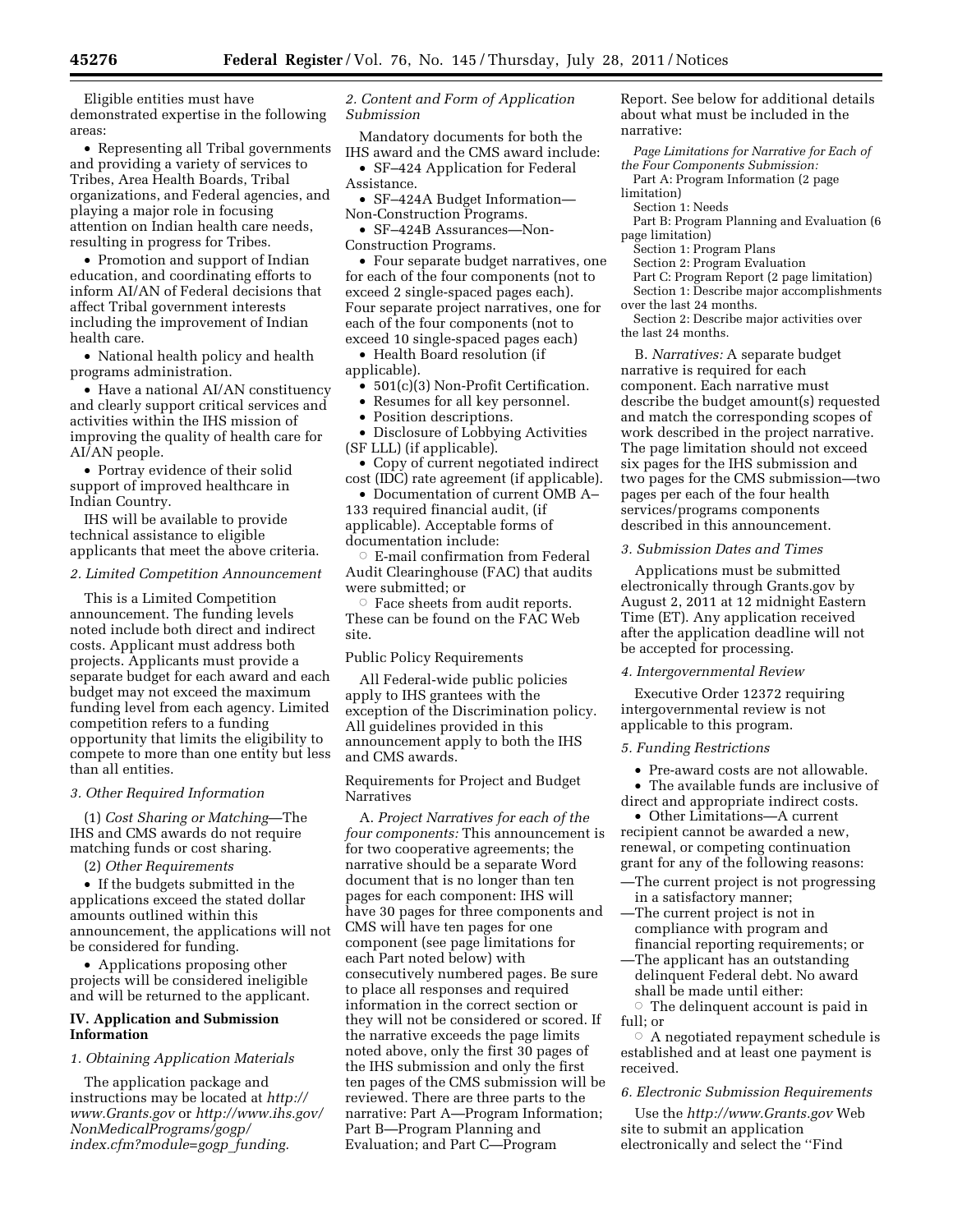Grant Opportunities'' link on the homepage. Download a copy of the application package, complete it offline, and then upload and submit the application via the Grants.gov Web site. Electronic copies of the application may not be submitted as attachments to email messages addressed to IHS employees or offices.

Applicants that receive a waiver of the requirement to submit electronic applications must follow the rules and timelines noted below when they submit a paper application. The applicant must request a waiver, if needed, at least ten days prior to the application deadline.

Applicants that do not adhere to the timelines for Central Contractor Registry (CCR) and/or Grants.gov registration and/or request timely assistance with technical issues will not be considered for a waiver to submit a paper application. Refer to the CCR Section below for further information.

Please be aware of the following:

• Please search for the application package in Grants.gov by entering the CFDA number or the Funding Opportunity Number. Both numbers are located in the header of this announcement.

• Applicants are strongly encouraged not to wait until the deadline date to begin the application process through Grants.gov as the registration process for CCR and Grants.gov could take up to fifteen working days.

• Please use the optional attachment feature in Grants.gov to attach additional documentation that may be requested by the Division of Grants Management (DGM).

• Page limitation requirements equally apply to paper and electronic applications. After you electronically submit your application, you will receive an automatic acknowledgment from Grants.gov that contains a Grants.gov tracking number. The DGM will download your application from Grants.gov and provide necessary copies to the appropriate agency officials. Neither the DGM nor the Office of Direct Service and Contracting Tribes (ODSCT) will notify applicants that the application has been received.

### Technical Challenges

• If technical challenges arise and assistance is required with the electronic application process, contact Grants.gov Customer Support via e-mail at *[support@grants.gov](mailto:support@grants.gov)* or at (800) 518– 4726. Customer Support is available to address questions 24 hours a day, 7 days a week (except on Federal holidays). Upon contacting Grants.gov, obtain a tracking number as proof of contact. The

tracking number is helpful if there are technical issues that cannot be resolved and waiver from the agency must be obtained.

• If problems persist, contact Paul Gettys, DGM, (*[Paul.Gettys@ihs.gov](mailto:Paul.Gettys@ihs.gov)*) at (301) 443–5204.

• Waiver requests must be submitted in writing to *[GrantsPolicy@ihs.gov](mailto:GrantsPolicy@ihs.gov)* with a copy to *[Tammy.Bagley@ihs.gov.](mailto:Tammy.Bagley@ihs.gov)*  Please include a clear justification for the need to deviate from our standard electronic submission process. If the waiver is approved, the application should be sent directly to the DGM by the deadline date of August 2, 2011. A copy of the approved waiver must be submitted along with the paper application that is mailed to the DGM (Refer to Section VII to obtain the mailing address). Paper applications that are submitted without a waiver will be returned to the applicant without review or further consideration. Late applications will not be accepted for processing or considered for funding and will be returned to the applicant.

Dun and Bradstreet (D&B) Data Universal Numbering System (DUNS)

All IHS applicants and grantee organizations are required to obtain a DUNS number and maintain an active registration in the CCR database. Additionally, all IHS grantees must notify potential first-tier subrecipients that no entity may receive a first-tier subaward unless the entity has provided its DUNS number to the prime grantee organization. These requirements will ensure use of a universal identifier to enhance the quality of information available to the public. Effective October 1, 2010, all HHS recipients were asked to start reporting information on subawards, as required by the Federal Funding Accountability and Transparency Act of 2006, as amended (''Transparency Act''). The DUNS number is a unique nine-digit identification number provided by D&B, which uniquely identifies your entity. The DUNS number is site specific; therefore, each distinct performance site may be assigned a DUNS number. Obtaining a DUNS number is easy and there is no charge. To obtain a DUNS number, you may access it through the following Web site *[http://](http://fedgov.dnb.com/webform) [fedgov.dnb.com/webform](http://fedgov.dnb.com/webform)* or to expedite the process, call (866) 705–5711.

#### Central Contractor Registry

Organizations that have not registered with CCR will need to obtain a DUNS number first and then access the CCR online registration through the CCR home page at *[https://www.bpn.gov/ccr/](https://www.bpn.gov/ccr/default.aspx)  [default.aspx](https://www.bpn.gov/ccr/default.aspx)* (U.S. organizations will

also need to provide an Employer Identification Number from the Internal Revenue Service that may take an additional 2–5 weeks to become active). Completing and submitting the registration takes approximately one hour to complete and your CCR registration will take approximately 3– 5 business days to process. Registration with the CCR is free of charge.

Additional information on implementing the Transparency Act, including the specific requirements for DUNS and CCR, can be found on the IHS DGM Web site: *[http://www.ihs.gov/](http://www.ihs.gov/NonMedicalPrograms/gogp/index.cfm?module=gogp_policy_topics) [NonMedicalPrograms/gogp/index.cfm?](http://www.ihs.gov/NonMedicalPrograms/gogp/index.cfm?module=gogp_policy_topics) [module=gogp](http://www.ihs.gov/NonMedicalPrograms/gogp/index.cfm?module=gogp_policy_topics)*\_*policy*\_*topics.* 

#### **V. Application Review/Information**

Points will be assigned to each evaluation criteria adding up to a total of 100 points. A minimum score of 60 points is required for funding. Points are assigned as follows:

#### *Evaluation Criteria*

Part A: Program Information—Needs (15 points)

Part B: Program Planning and Evaluation

Program Plans—(40 points)

- Program Evaluation—(20 points) Part C: Program Report (15 points)
- Budget Narratives (10 points)

The instructions for preparing the application narrative also constitute the evaluation criteria for reviewing and scoring the application. Weights assigned to each section are noted in parentheses. Points will be assigned to each evaluation criteria adding up to a total of 100 points.

#### *Part A: Program Information*

#### Project Narrative

A. Abstract—One page summarizing project (narrative).

# B. Criteria.

# (1) INTRODUCTION AND NEED FOR ASSISTANCE (15 points)

(a) Describe the organization's current health, education and technical assistance operations as related to the broad spectrum of health needs of the AI/AN community. Include what programs and services are currently provided (*i.e.,* Federally-funded, Statefunded, *etc.*), any memorandums of agreement with other National, Area or local Indian health board organizations. This could also include HHS' agencies that rely on the applicant as the primary gateway organization that is capable of providing the dissemination of health information. Include information regarding technologies currently used (*i.e.,* hardware, software, services, Web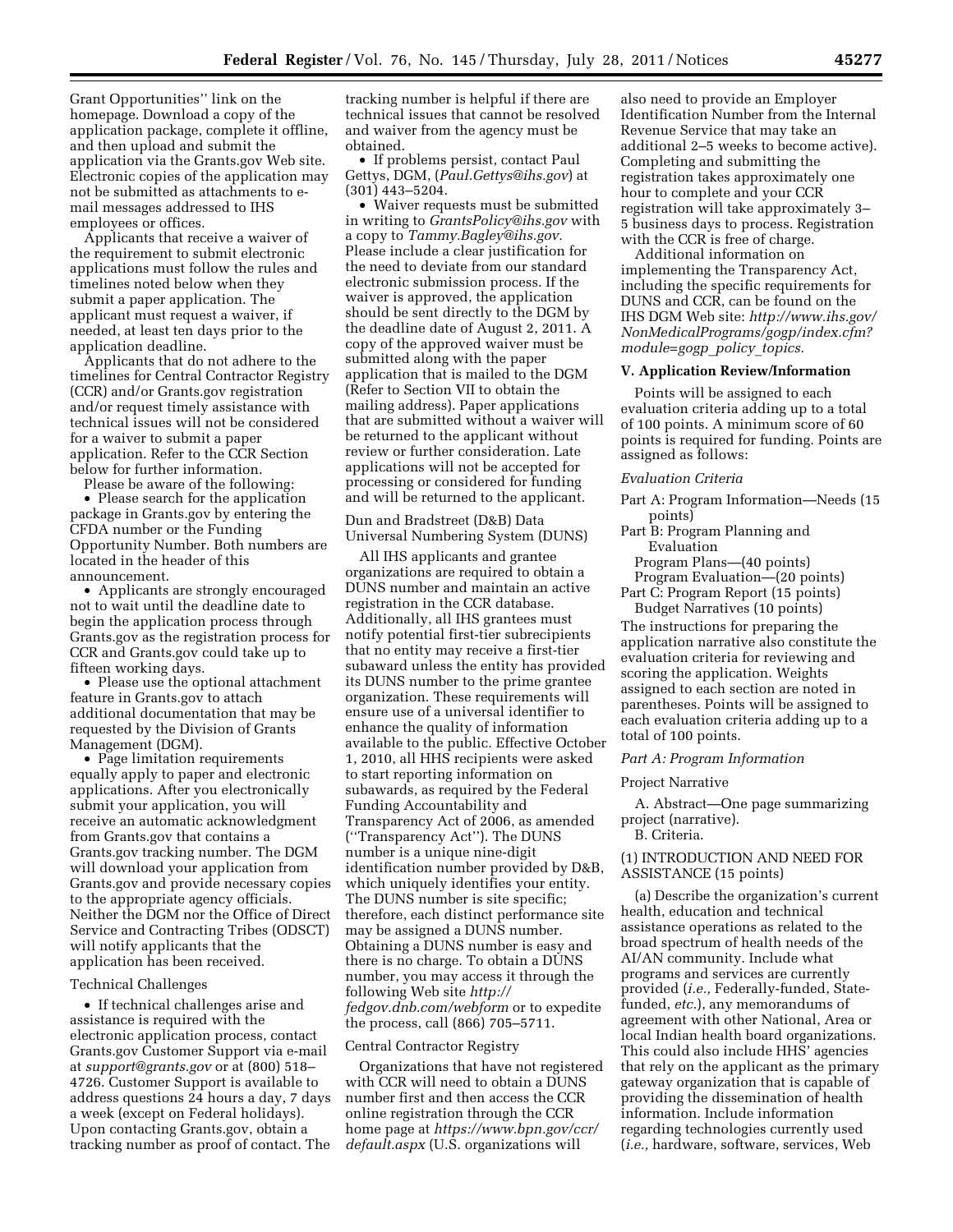sites, *etc.*), and identify the source(s) of technical support for those technologies (*i.e.,* in-house staff, contractors, vendors, *etc.*). Include information regarding how long the applicant has been operating and its length of association/ partnerships with Area health boards, *etc.* [historical collaboration].

(b) Describe the organization's current technical assistance ability. Include what programs and services are currently provided, programs and services projected to be provided, memorandums of agreement with other national Indian organizations that deem the applicant as the primary source of health policy information for AI/AN, memorandums of agreement with other Area Indian health boards, *etc.* 

(c) Describe the population to be served by the proposed projects. Are they hard to reach? Are there barriers? Include a description of the number of Tribes who currently benefit from the technical assistance provided by the applicant.

(d) Describe the geographic location of the proposed projects including any geographic barriers experienced by the recipients of the technical assistance to the health care information provided.

(e) Identify all previous IHS cooperative agreement awards received, dates of funding and summaries of the projects' accomplishments. State how previous cooperative agreement funds facilitated education, training and technical assistance nation-wide for AI/ ANs and relate the progression of health care information delivery and development relative to the current proposed projects. (Copies of reports will not be accepted.)

(f) Describe collaborative and supportive efforts with national, Area and local Indian health boards.

(g) Explain the need/reason for your proposed projects by identifying specific gaps or weaknesses in services or infrastructure that will be addressed by the proposed projects. Explain how these gaps/weaknesses were discovered. If the proposed projects include information technology (*i.e.,* hardware, software, *etc.*), provide further information regarding measures taken or to be taken that ensure the proposed projects will not create other gaps in services or infrastructure (*i.e.,* IHS interface capability, Government Performance Results Act reporting requirements, contract reporting requirements, Information Technology (IT) compatibility, *etc.*), if applicable.

(h) Describe the effect of the proposed projects on current programs (*i.e.,*  Federally-funded, State-funded, *etc.*) and, if applicable, on current equipment (*i.e.,* hardware, software, services, *etc.*).

Include the effect of the proposed projects on planned/anticipated programs and/or equipment.

(i) Describe how the projects relate to the purpose of the cooperative agreement by addressing the following: Identify how the proposed projects will address outreach and education regarding various health data listed, *e.g.,*  Health Care Policy Analysis and Review, TLDC, and CMS, *etc.,*  dissemination, training, and technical assistance.

### *Part B: Program Planning and Evaluation*

#### Section 1: Program Plans

(2) PROJECT OBJECTIVE(S), WORKPLAN AND CONSULTANTS (40 points)

(a) Identify the proposed objective(s) for each of the four projects, as

applicable, addressing the following: • Measurable and (if applicable)

quantifiable.

• Results oriented.

• Time-limited.

*Example:* Issue four quarterly newsletters, provide alerts and quantify number of contacts with Tribes.

Goals must be clear and concise. Objectives must be measurable, feasible and attainable for each of the selected projects.

(b) Address how the proposed projects will result in change or improvement in program operations or processes for each proposed project objective for all of the selected projects. Also address what tangible products, if any, are expected from the projects, (*i.e.,*  legislative analysis, policy analysis, Annual Consumer Conference, mid-year conferences, summits, *etc.*).

(c) Address the extent to which the proposed projects will provide, improve, or expand services that address the need(s) of the target population. Include a strategic plan and business plan currently in place and that are being used that will include the expanded services. Include the plan(s) with the application submission.

(d) Submit a work plan in the appendix which includes the following information:

• Provide the action steps on a timeline for accomplishing each of the projects' proposed objective(s).

• Identify who will perform the action steps.

• Identify who will supervise the action steps.

• Identify what tangible products will be produced during and at the end of the proposed projects' objective(s).

• Identify who will accept and/or approve work products during the

duration of the proposed projects and at the end of the proposed projects.

• Include any training that will take place during the proposed projects and who will be attending the training.

• Include evaluation activities planned in the work plans.

(e) If consultants or contractors will be used during the proposed project, please include the following information in their scope of work (or note if consultants/contractors will not be used):

• Educational requirements.

• Desired qualifications and work experience.

• Expected work products to be delivered on a timeline.

If a potential consultant/contractor has already been identified, please include a resume in the Appendix.

(f) Describe what updates will be required for the continued success of the proposed projects. Include when these updates are anticipated and where funds will come from to conduct the update and/or maintenance.

Section 2: Program Evaluation

PROJECT EVALUATION (20 points)

Each proposed objective requires an evaluation component to assess its progression and ensure its completion. Also, include the evaluation activities in the work plan.

Describe the proposed plan to evaluate both outcomes and process. Outcome evaluation relates to the results identified in the objectives, and process evaluation relates to the work plan and activities of the project.

a. For outcome evaluation, describe: • What will the criteria be for

determining success of each objective?

• What data will be collected to determine whether the objective was met?

• At what intervals will data be collected?

• Who will collect the data and their qualifications?

- How will the data be analyzed?
- How will the results be used?

b. For process evaluation, describe:

• How will each project be monitored and assessed for potential problems and needed quality improvements?

• Who will be responsible for monitoring and managing each project's improvements based on results of ongoing process improvements and their qualifications?

• How will ongoing monitoring be used to improve the projects?

• Describe any products, such as manuals or policies, that might be developed and how they might lend themselves to replication by others.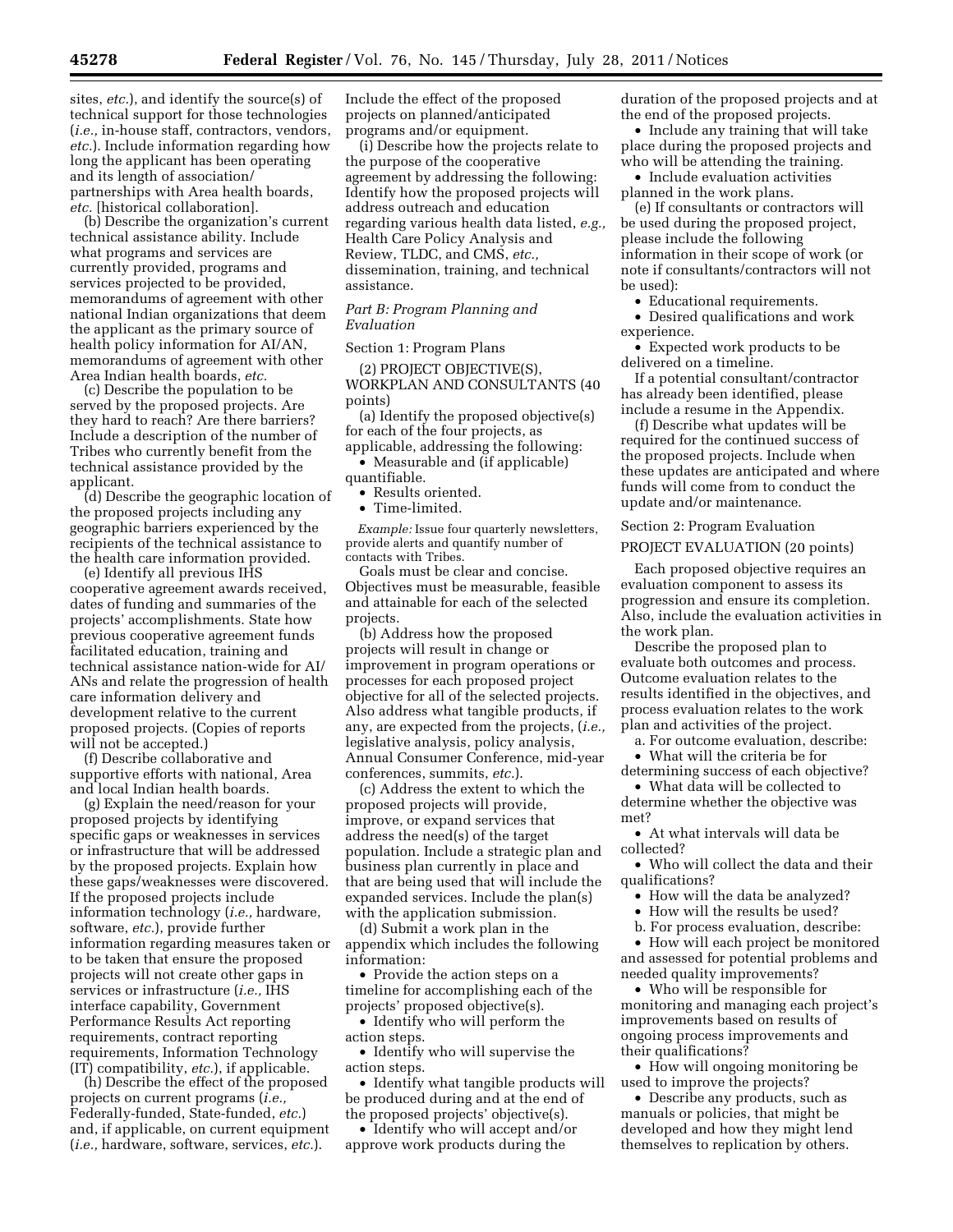• How will the organization document what is learned throughout each of the projects' periods?

c. Describe any evaluation efforts planned after the grant period has ended.

d. Describe the ultimate benefit to the AI/AN population that the applicant organization serves that will be derived from these projects.

### *Part C: Program Report*

Section 1: Describe Major Accomplishments Over the Last 24 Months

Section 2: Describe Major Activities Over the Last 24 Months

### ORGANIZATIONAL CAPABILITIES AND QUALIFICATIONS (15 points)

This section outlines the broader capacity of the organization to complete the project outlined in the work plan. It includes the identification of personnel responsible for completing tasks and the chain of responsibility for successful completion of the projects outlined in the work plan.

(a) Describe the organizational structure of the organization beyond health care activities, if applicable.

(b) Describe the ability of the organization to manage the proposed projects. Include information regarding similarly sized projects in scope and financial assistance, as well as other cooperative agreements/grants and projects successfully completed.

(c) Describe what equipment (*i.e.*, fax machine, phone, computer, *etc*.) and facility space (*i.e.*, office space) will be available for use during the proposed projects. Include information about any equipment not currently available that will be purchased through the cooperative agreement/grant.

(d) List key personnel who will work on the projects. Include title used in the work plans. In the appendix, include position descriptions and resumes for all key personnel. Position descriptions should clearly describe each position and duties, indicating desired qualifications and experience requirements related to the proposed projects. Resumes must indicate that the proposed staff member is qualified to carry out the proposed projects' activities. If a position is to be filled, indicate that information on the proposed position description.

(e) If personnel are to be only partially funded by this cooperative agreement, indicate the percentage of time to be allocated to the projects and identify the resources used to fund the remainder of the individual's salary.

Budget Narratives:

### CATEGORICAL BUDGET AND BUDGET JUSTIFICATION (10 points)

This section should provide a clear estimate of the projects' program costs and justification for expenses for the entire cooperative agreement periods. The budgets and budget justifications should be consistent with the tasks identified in the work plans. Because each of the two awards included in this announcement are funded through separate funding streams, the applicant must provide a separate budget and budget narrative for each of the four components and must account for costs separately.

(a) Provide a categorical budget for each of the 12-month budget periods requested for each of the four projects.

(b) If indirect costs are claimed, indicate and apply the current negotiated rate to the budget. Include a copy of the rate agreement in the appendix.

(c) Provide a narrative justification explaining why each line item is necessary/relevant to the proposed project. Include sufficient cost and other details to facilitate the determination of cost allowability (*i.e.,* equipment specifications, *etc.*).

### *Appendix Items*

(1) Resolutions from Health Board of Directors (if applicable).

(2) Work plan for proposed objectives. (3) Position descriptions for key staff.

(4) Resumes of key staff that reflect

current duties.

(5) Consultant proposed scope of work (if applicable).

(6) Indirect Cost Rate Agreement (if applicable).

(7) Organizational chart.

### *Review and Selection Process*

Each application will be prescreened by the DGM staff for eligibility and completeness as outlined in the funding announcement. Incomplete applications and applications that are nonresponsive to the eligibility criteria may not be referred to the Objective Review Committee (ORC). Applicants will be notified by DGM, via e-mail or letter, to outline minor missing components (*i.e.,*  signature on the SF–424, audit documentation, key contact form) needed for an otherwise complete application. All missing documents must be sent to DGM on or before the due date listed in the e-mail notification of missing documents required.

To obtain a minimum score for funding by the ORC, applicants must address all program requirements and provide all required documentation. Applicants that receive less than a

minimum score will be considered to be ''Disapproved'' and will be informed via e-mail or regular mail by the ODSCT of their application's deficiencies. A summary statement outlining the strengths and weaknesses of the application will be provided to each disapproved applicant. The summary statement will be sent to the Authorized Organizational Representative (AOR) that is identified on the face page (SF424), of the application within 60 days of the completion of the Objective Review.

### **VI. Award Administration Information**

### *1. Award Notices*

The Notice of Award (NoA) will be initiated by DGM and will be e-mailed or mailed via postal mail to the entity that is approved for funding under this announcement. The NoA will be signed by the Grants Management Officer as the authorizing document for which funds are disbursed to the approved entities. The NoA will serve as the official notification of the grant award and will reflect the amount of Federal funds awarded, the purpose of the grant, the terms and conditions of the award, the effective date of the award, and the budget/project period. The NoA is a legally binding document.

#### *2. Administrative Requirements*

Grants are administrated in accordance with the following regulations, policies, and OMB cost principles:

A. The criteria as outlined in this Announcement.

B. Administrative Regulations for Grants:

• 45 CFR part 92, Uniform Administrative Requirements for Grants and Cooperative Agreements to State, Local and Tribal Governments.

• 45 CFR part 74, Uniform Administrative Requirements for Awards and Subawards to Institutions of Higher Education, Hospitals, and other Non-profit Organizations.

C. Grants Policy:

• HHS Grants Policy Statement, Revised 01/07.

D. Cost Principles:

• Title 2: Grant and Agreements, part 225–Cost Principles for State, Local, and Indian Tribal Governments (OMB Circular A–87).

• Title 2: Grants and Agreements, Part 230–Cost Principles for Non-Profit Organizations (OMB Circular A–122). E. Audit Requirements:

• OMB Circular A–133, Audits of States, Local Governments, and Nonprofit Organizations.